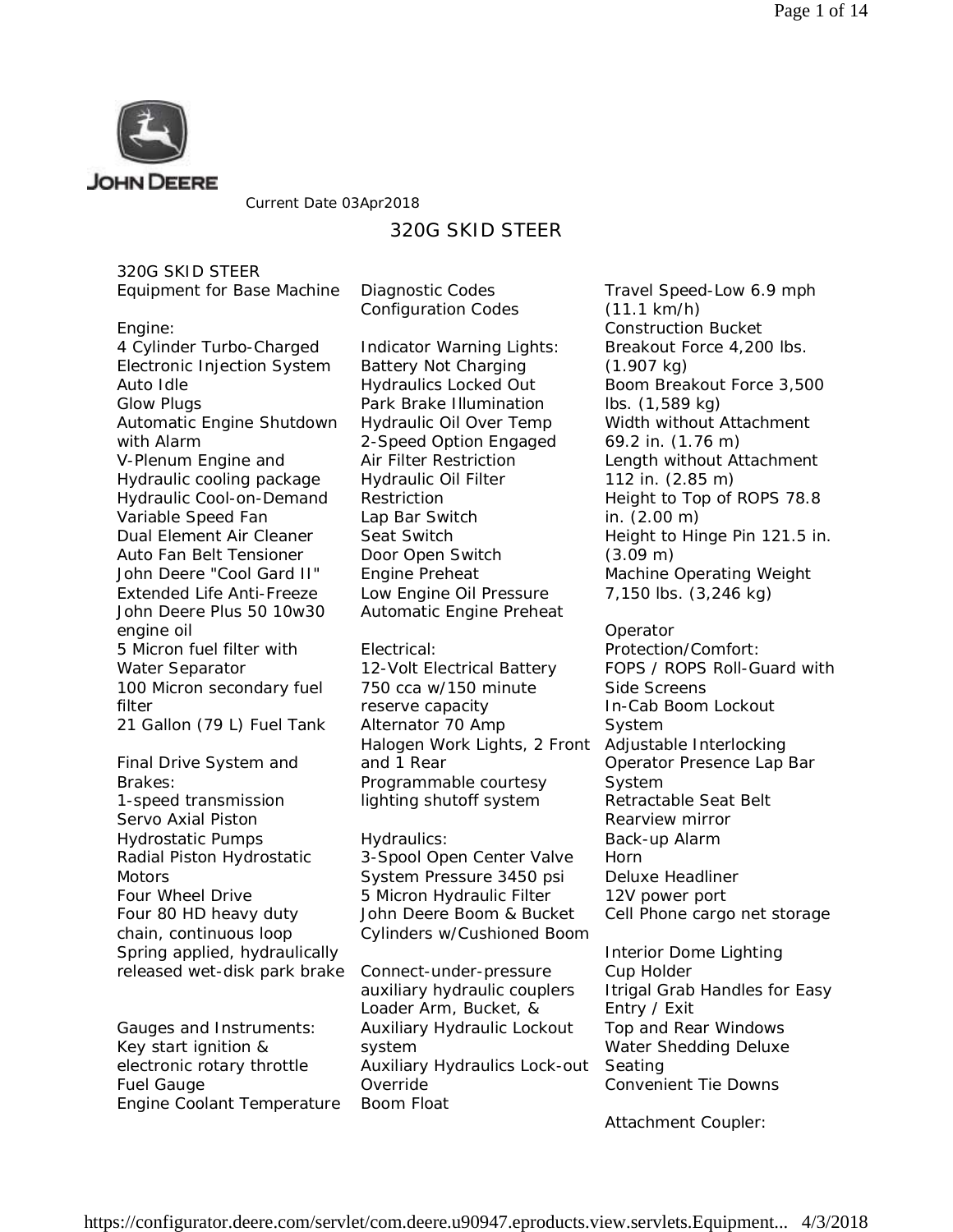| Operator Selectable LCD | Performance Characteristics: | John Deere patented Quik-  |
|-------------------------|------------------------------|----------------------------|
| Digital Readout:        |                              | Tatch system (no grease    |
| Hourmeter               | Gross Horsepower 69 Hp       | required)                  |
| Engine RPM              | $(51, 7$ Kw)                 |                            |
| <b>Battery Voltage</b>  | Rated Operating Capacity     | Warranty:                  |
| Engine Coolant Temp.    | 2,190 lbs. (994 kg)          | John Deere 1st Year full   |
| Hydraulic Oil Temp.     | Tipping Load 4,380 lbs.      | machine/Unlimited hours    |
| Job Clock               | $(1,989$ kg)                 | w/2nd year of Powertrain   |
| Service Codes           | Hydraulic Pump Flow 20 gpm   | plus Hydraulics up to 2000 |
|                         | (76 L/m)                     | hours                      |

# **Required** *- You must select one from each category*

#### $\overline{\psi}$ BASE MACHINE

F.O.B. Dubuque, Iowa

| Description     | Code | Price             |
|-----------------|------|-------------------|
| 320G SKID STEER |      | 00B0T \$39,070.00 |

## VALUE PACKAGES

PRICE LISTED IS A 10% DISCOUNT FOR OPTIONAL EQUIPMENT-EXCLUDING ENGINES. (Each option's price will be listed on the same line as that option.)

| Description                                                                                                                                                                                                                                                                                                                                                                                                                                      | Code | Price         |
|--------------------------------------------------------------------------------------------------------------------------------------------------------------------------------------------------------------------------------------------------------------------------------------------------------------------------------------------------------------------------------------------------------------------------------------------------|------|---------------|
| <b>Standard Skid Steer</b>                                                                                                                                                                                                                                                                                                                                                                                                                       | 0800 | In Base Price |
| Note: Includes standard equipment.                                                                                                                                                                                                                                                                                                                                                                                                               |      |               |
| Utility Package with Foot Controls                                                                                                                                                                                                                                                                                                                                                                                                               | 0846 | (\$215.00)    |
| Package includes:<br>Foot Controls (0900)<br>Single-Speed (1025)<br>Naturally Aspirated Engine (1305)<br>English Operator's Manual & Decals (1501)<br>No JDLink (1741)<br>12x16.5 10 PR Titan HD2000-III (2070)<br>Standard Hydraulics (3000)<br>2 in. Seat Belt (4000)<br>Manual Quik-Tatch (5000)<br>Canopy - ROPS / FOPS (5200)<br>Standard Lighting Package (5500)<br>Mechanical Suspension Seat (Vinyl) (6001)<br>Standard Fan Drive (6500) |      |               |
| Deluxe Package                                                                                                                                                                                                                                                                                                                                                                                                                                   | 0861 | (\$861.00)    |
| CANOPY PACKAGE WITH 2 SPEED AND E-H (ISO PATTERN)<br><b>JOYSTICKS</b><br>Package includes:<br>E-H (ISO Pattern) Joystick Controls (0950)<br>Two-Speed (1050)<br>Naturally Aspirated Engine (1305)<br>English Operator's Manual & Decals (1501)<br>No JDLink (1741)<br>12x16.5 10 PR Titan HD2000-III (2070)<br>Standard Hydraulics and Hydraulic Self-Leveling Up (3001)                                                                         |      |               |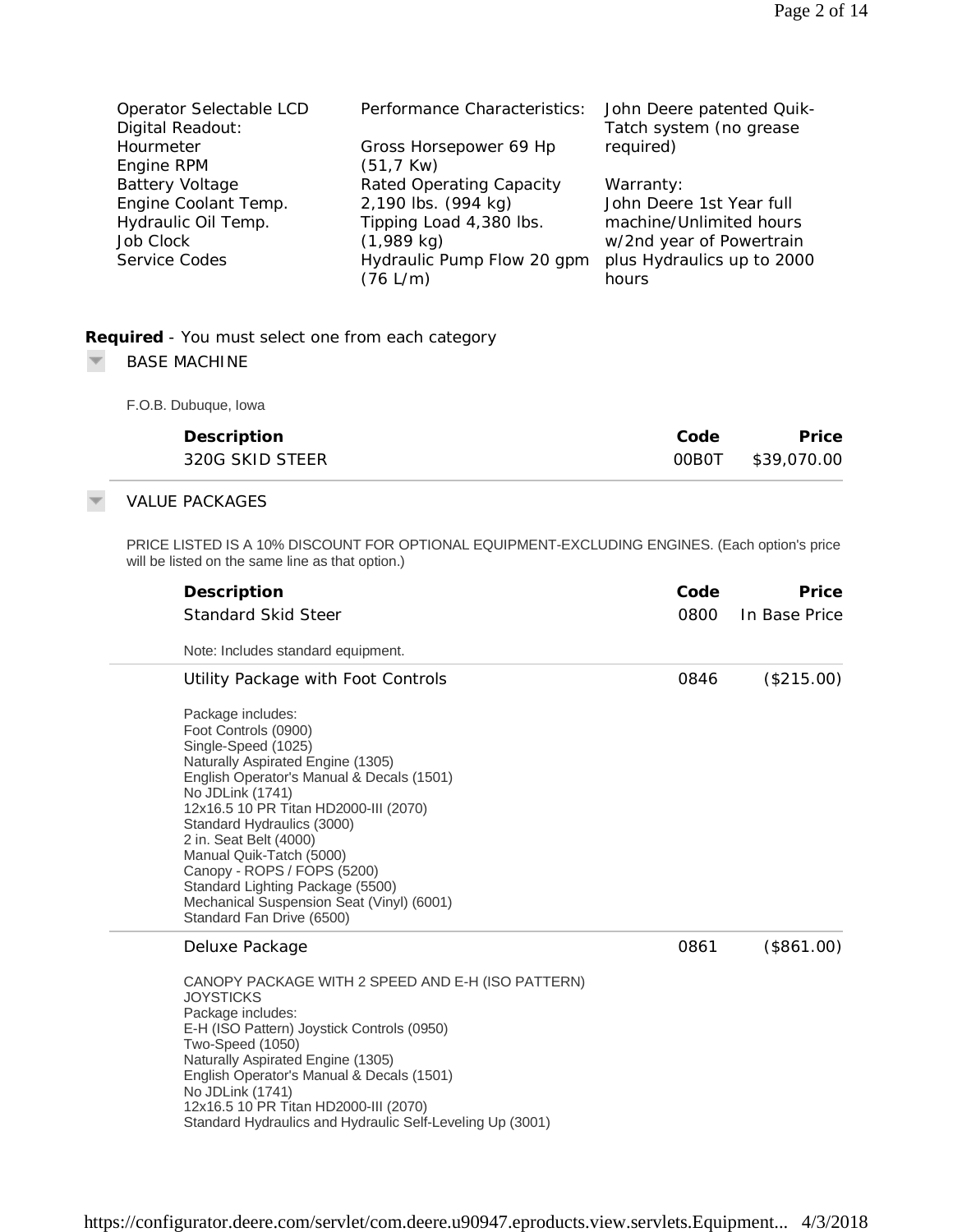0867 (\$1,392.00)

2-Inch Seat Belt (4000) Power Quik-Tatch (5001) Canopy - ROPS / FOPS (5200) Standard Lighting Package (5500) Vinyl, Air-Ride Seat (6003) Standard Fan Drive (6500) Foot Rest with Floormat (8380) Keyless Start (Sealed Switch Module) (8395)

### DELUXE CAB PACKAGE WITH AC, HEAT, DEFROST, E-H (ISO OR H PATTERN SWITCHABLE), AND PERFORMANCE PACKAGE 0871 (\$1,853.00)

Package includes: ISO-H Switchable Controls and EH Joystick Performance Package (0953) Two-Speed (1050) Turbocharged Engine (1301) English Operator's Manual & Decals (1501) No JDLink (1741) 12x16.5 10 PR Titan HD2000-III (2070) Standard Hydraulics, Hydraulic Self-Leveling Up and Ride Control (3004) 3 in. Seat Belt with Shoulder Harness (4003) Power Quik-Tatch (5001) Cab Enclosure with Heat, Defrost, & Air Conditioning (5204) Deluxe Lighting Package (5550) Air Suspension Seat (Cloth with Heat) (6006) Reversing Fan Drive (6501) Rear View Camera (8042) Radio, AM/FM with Bluetooth (8342) Foot Rest with Floormat (8380) Keyless Start (Sealed Switch Module) (8395)

### Deluxe Package

CAB PACKAGE WITH AC, HEAT/DEFROST WITH E-H (ISO PATTERN) **JOYSTICKS** Package includes: E-H (ISO Pattern) Joystick Controls (0950) Two-Speed (1050) Naturally Aspirated Engine (1305) English Operator's Manual & Decals (1501) No JDLink (1741) 12x16.5 10 PR Titan HD2000-III (2070) Standard Hydraulics and Hydraulic Self-Leveling Up (3001) 2-Inch Seat Belt (4003) Power Quik-Tatch (5001) Canopy - ROPS / FOPS (5204) Standard Lighting Package (5500) Vinyl, Air-Ride Seat (6003) Standard Fan Drive (6500) Radio, AM/FM with Bluetooth (8342) Keyless Start (Sealed Switch Module) (8395)

## ENGINE

| Description                                                                                                                                      | Code | <b>Price</b> |
|--------------------------------------------------------------------------------------------------------------------------------------------------|------|--------------|
| Engine - Turbocharged                                                                                                                            | 1301 | \$2,613.00   |
| $\bigcap_{x \in U} a_n$ for the Higher Hotels from the straightfunder of any $F$ $\bigcap \bigcap_{x \in U} f_{x}$ and $\bigcap_{x \in U} f_{x}$ |      |              |

Option for the United States for use at altitudes above 5,000 feet. Not available for export to markets without ultra-low sulfur fuel. This engine is certified to FT4 EPA emission standards.

Yanmar 4TNV98CT 3.3L 4 Cylinder Turbo-Charged 69 Gross hp (51.7 kW)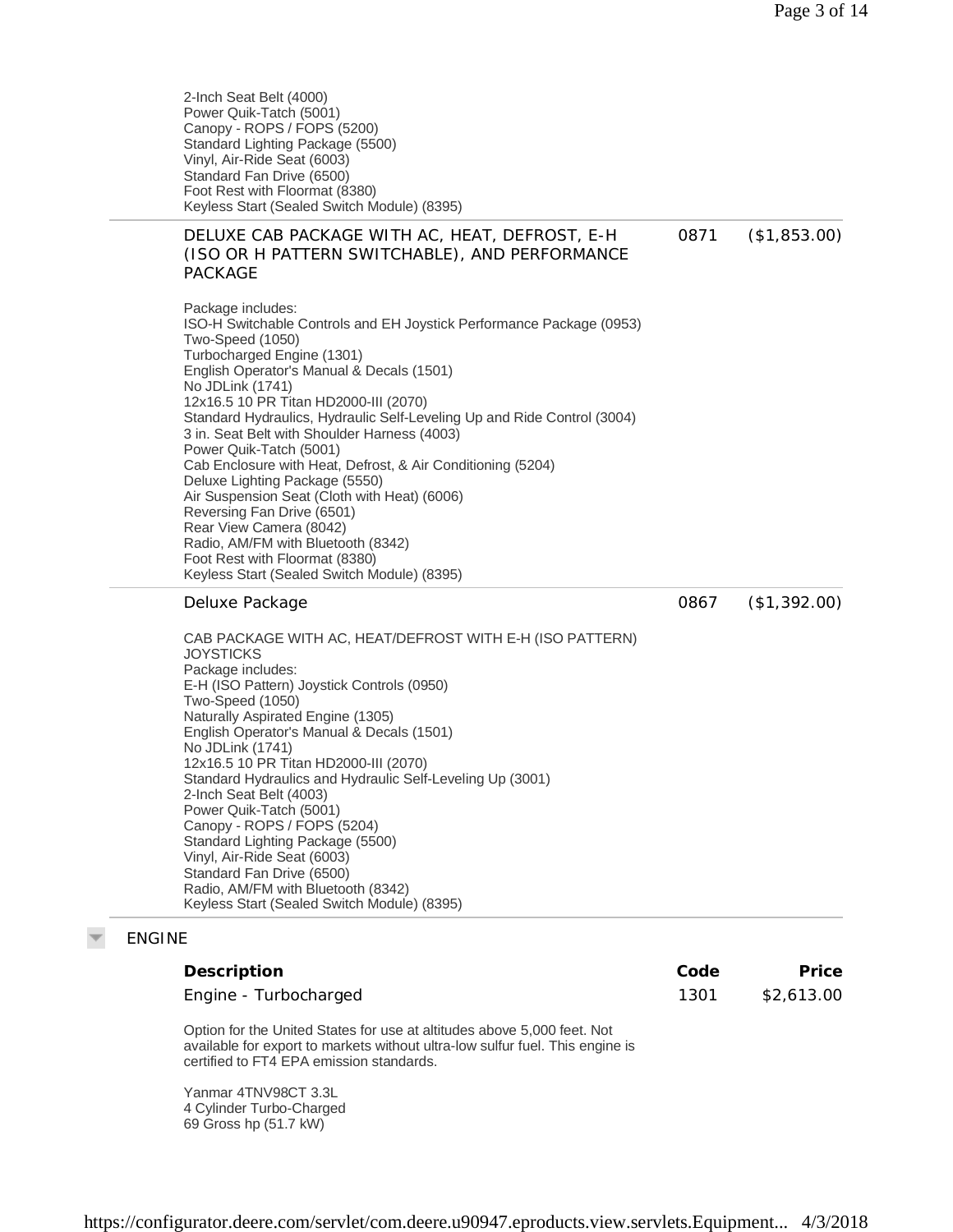| 66 Net hp (49.4 kW)                                                                                                                                                      |      |               |
|--------------------------------------------------------------------------------------------------------------------------------------------------------------------------|------|---------------|
| ENGINE - NATURALLY ASPIRATED                                                                                                                                             | 1305 | \$1,475.00    |
| Required for the United States. Not available for export to markets without<br>ultra-low sulfur fuel. This engine is certified to FT4 EPA emission<br>standards.         |      |               |
| Yanmar 4TNV98C 3.3L<br>4 Cylinder Naturally Aspirated<br>69 Gross hp (51.7 kW)<br>66 Net hp (49.4 kW)                                                                    |      |               |
| <b>ENGINE FAN</b>                                                                                                                                                        |      |               |
| Description                                                                                                                                                              | Code | Price         |
| <b>Standard Fan Drive</b>                                                                                                                                                | 6500 | In Base Price |
| Reversing Fan Drive                                                                                                                                                      | 6501 | \$830.00      |
| <b>CANOPY OR CAB</b>                                                                                                                                                     |      |               |
| Description                                                                                                                                                              | Code | Price         |
| Canopy - ROPS / FOPS                                                                                                                                                     | 5200 | In Base Price |
| Cab Enclosure with Air-Conditioning, Heat and Defrost                                                                                                                    | 5204 | \$4,473.00    |
| Glass Front Door w/ Wiper and Glass Slide Windows. Requires 2-inch Seat<br>Belt with Shoulder Harness (4001) or 3-inch Seat Belt with Shoulder<br>Harness (4003).        |      |               |
| Cab Enclosure with Air-Conditioning, Heat, Defrost, and<br>Severe Duty Door                                                                                              | 5205 | \$6,672.00    |
| Polycarbonate Front Door w/ Wiper and Glass Side Windows.<br>Requires 2-inch Seat Belt with Shoulder Harness (4001) or 3-inch Seat Belt<br>with Shoulder Harness (4003). |      |               |
| <b>SEAT</b>                                                                                                                                                              |      |               |
| Description                                                                                                                                                              | Code | Price         |
| Mechanical Suspension Seat (Vinyl)                                                                                                                                       | 6001 | In Base Price |
| Air Suspension Seat (Cloth with Heat)                                                                                                                                    | 6006 | \$625.00      |
| For use with Cab 5204.                                                                                                                                                   |      |               |
| Vinyl, Air-Ride Seat                                                                                                                                                     | 6003 | \$452.00      |
| <b>SEAT BELT</b>                                                                                                                                                         |      |               |
| Description                                                                                                                                                              | Code | Price         |
| 2-Inch Seat Belt                                                                                                                                                         | 4000 | In Base Price |
| For use with Canopy - ROPS / FOPS (5200)                                                                                                                                 |      |               |
| 2-Inch Seat Belt with Shoulder Harness                                                                                                                                   | 4001 | \$212.00      |
| 3-Inch Seat Belt with Shoulder Harness                                                                                                                                   | 4003 | \$379.00      |
|                                                                                                                                                                          |      |               |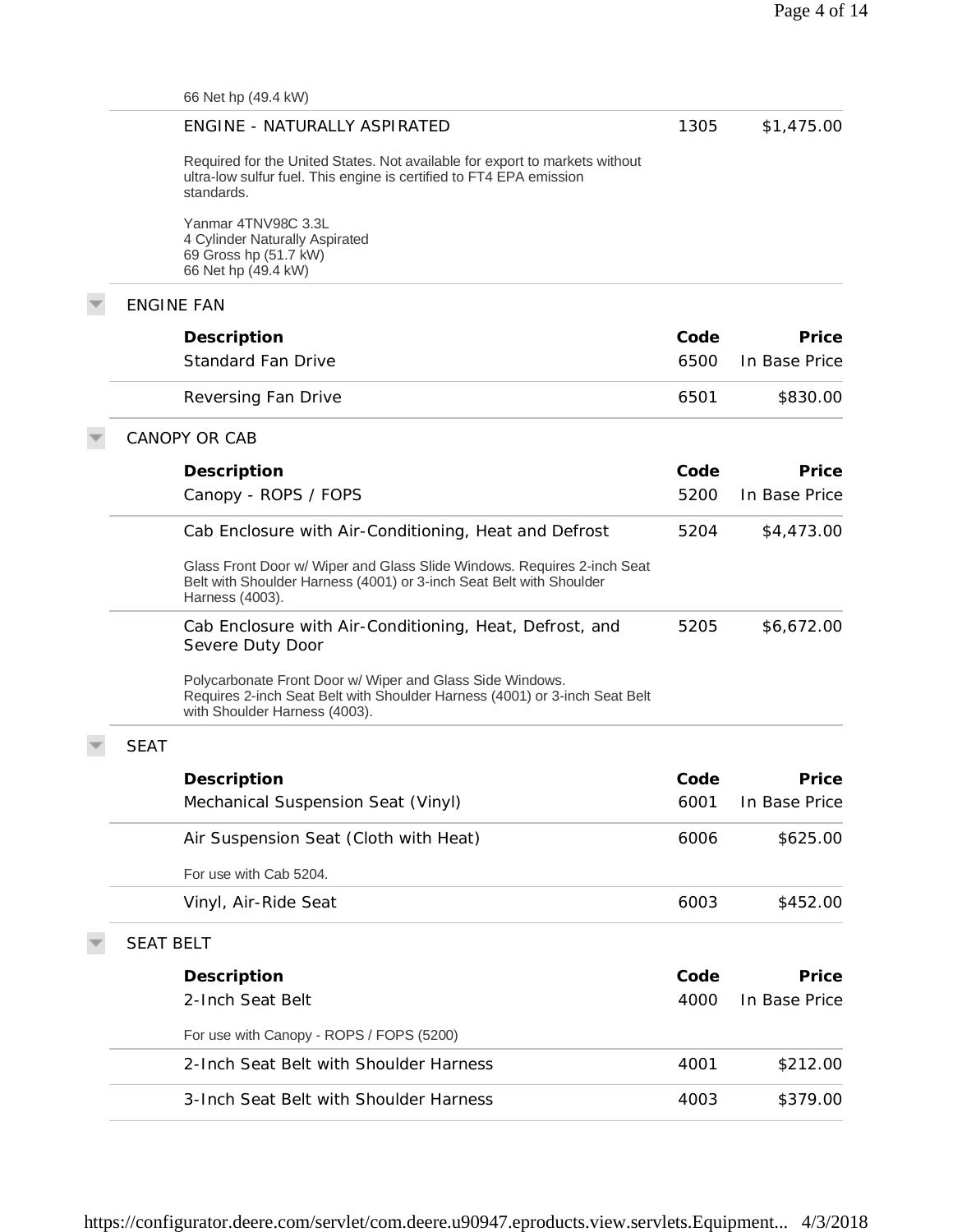CONTROLS

 $\overline{\nabla}$ 

| Description                                                                                                                                                                | Code | Price         |
|----------------------------------------------------------------------------------------------------------------------------------------------------------------------------|------|---------------|
| Foot Controls                                                                                                                                                              | 0900 | In Base Price |
| E-H (ISO Pattern) Joystick Controls                                                                                                                                        | 0950 | \$2,565.00    |
| ISO-H Switchable Controls and EH Joystick Performance<br>Package                                                                                                           | 0953 | \$3,600.00    |
| Includes Switchable Controls between ISO Joystick Control or H-Pattern<br>Joystick control modes.                                                                          |      |               |
| Includes Switchable Accelerator/Decelerator with right side foot pedal when<br>operating in ISO or H-Pattern Joystick Control mode.                                        |      |               |
| EH Joystick Performance Package Features:<br>Selectable propel speeds<br>Creeper Mode<br>Boom and Bucket speed settings<br>12V 3 Pin and 14 Pin Attachment Control Harness |      |               |
| <b>TRANSMISSION</b>                                                                                                                                                        |      |               |
| Description                                                                                                                                                                | Code | Price         |
| Single-Speed                                                                                                                                                               | 1025 | In Base Price |
| Two-Speed                                                                                                                                                                  | 1050 | \$1,608.00    |
| <b>HYDRAULICS</b>                                                                                                                                                          |      |               |
| Description                                                                                                                                                                | Code | Price         |
| <b>Standard Hydraulics</b>                                                                                                                                                 | 3000 | In Base Price |
| Pump $Flow = 21$ gpm                                                                                                                                                       |      |               |
| Standard Hydraulics and Hydraulic Self-Leveling Up                                                                                                                         | 3001 | \$575.00      |
| Pump $Flow = 21$ gpm                                                                                                                                                       |      |               |
| Standard Hydraulics, Hydraulic Self-Leveling Up and Ride<br>Control                                                                                                        | 3004 | \$1,250.00    |
| Pump Flow = $21$ gpm.                                                                                                                                                      |      |               |
| <b>High Flow Hydraulics</b>                                                                                                                                                | 3002 | \$1,830.00    |
| Pump $Flow = 30gpm$                                                                                                                                                        |      |               |
|                                                                                                                                                                            |      |               |
| Includes 1/2 in Auxiliary coupler sizes.                                                                                                                                   |      |               |
| HIGH FLOW HYDRAULICS, HYDRAULIC SELF-LEVELING,<br>AND RIDE CONTROL                                                                                                         | 3005 |               |
| Pump $Flow = 30gpm$                                                                                                                                                        |      | \$3,058.00    |

## OPERATOR'S MANUAL AND DECALS

SECURE EXTENDED WARRANTY Commercial, Rental, Governmental, and Severe Duty SECURE Extended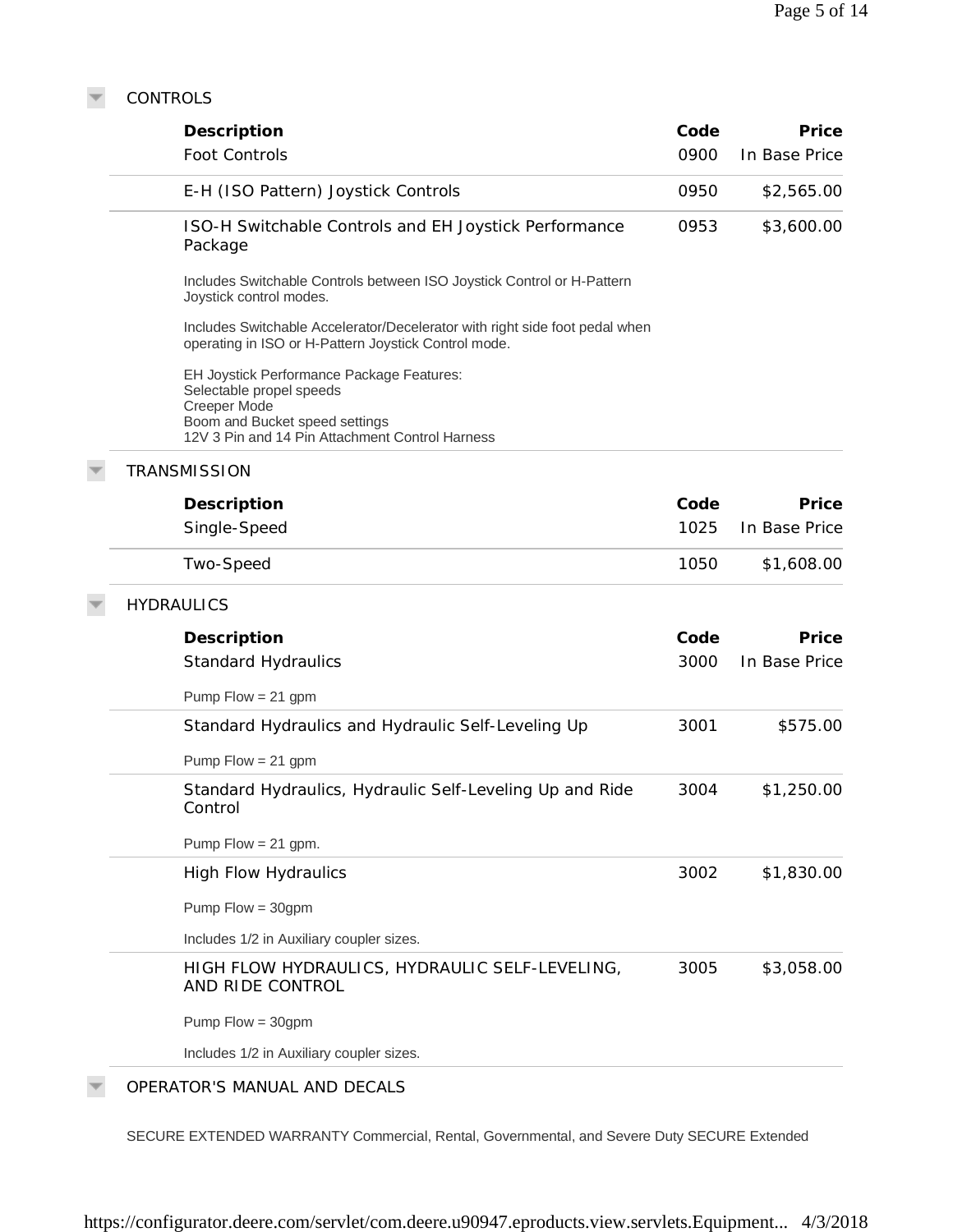Warranty Coverage options are available. For details please consult CWP Pathways or call (563)589-6149.

| Description                                                                                                                                                    | Code | Price         |
|----------------------------------------------------------------------------------------------------------------------------------------------------------------|------|---------------|
| English Operator's Manual and Decals                                                                                                                           | 1501 | No Charge     |
| For use with FT4 Engine.                                                                                                                                       |      |               |
| English Operator's Manual and No Text Decals                                                                                                                   | 1503 | No Charge     |
| Not for Canada<br>For use with IT4/Stage IIIB Engine.                                                                                                          |      |               |
| French Operator's Manual and No Text Decals                                                                                                                    | 1512 | No Charge     |
| Not for Canada.<br>For use with IT4/Stage IIIB Engine.                                                                                                         |      |               |
| Spanish Operator's Manual and Decals                                                                                                                           | 1515 | No Charge     |
| For use with FT4 Engine.                                                                                                                                       |      |               |
| Spanish Operator's Manual and No Text Decals                                                                                                                   | 1516 | No Charge     |
| Not for Canada.<br>For use with IT4/Stage IIIB Engine.                                                                                                         |      |               |
| QUIK-TATCH                                                                                                                                                     |      |               |
| Description                                                                                                                                                    | Code | Price         |
| Manual Quik-Tatch                                                                                                                                              | 5000 | In Base Price |
| Power Quik-Tatch                                                                                                                                               | 5001 | \$724.00      |
| <b>LIGHTING</b>                                                                                                                                                |      |               |
| Description                                                                                                                                                    | Code | Price         |
| Standard Lighting Package                                                                                                                                      | 5500 | In Base Price |
| Includes 2 front halogen work headlights and rear work light.                                                                                                  |      |               |
| Deluxe Lighting Package                                                                                                                                        | 5550 | \$900.00      |
| Includes 2 additional CAB mounted side lights and LED light bulbs for all<br>exterior machine lights.                                                          |      |               |
| <b>WHEELS AND TIRES</b>                                                                                                                                        |      |               |
| Description                                                                                                                                                    | Code | Price         |
| 10x16.5 8 PR SKS Extra-Wall                                                                                                                                    | 2280 | \$1,321.00    |
| For use primarily in light duty or dirt applications.<br>Gives 62.9 in. Skid Steer width at narrow setting<br>Gives 69.3 in. Skid Steer width at wide setting. |      |               |
| 10x16.5 10 PR Galaxy "Beefy Baby III" HD                                                                                                                       | 2040 | \$1,826.00    |
| Gives 62.4 in. Skid Steer width at narrow setting.<br>Gives 68.4 in. Skid Steer width at wide setting.                                                         |      |               |
| 10x16.5 10 PR Galaxy Hulk                                                                                                                                      | 2430 | \$2,031.00    |
| 10x16.5 Brawler Treaded SolidFlex                                                                                                                              | 2400 | \$3,600.00    |

https://configurator.deere.com/servlet/com.deere.u90947.eproducts.view.servlets.Equipment... 4/3/2018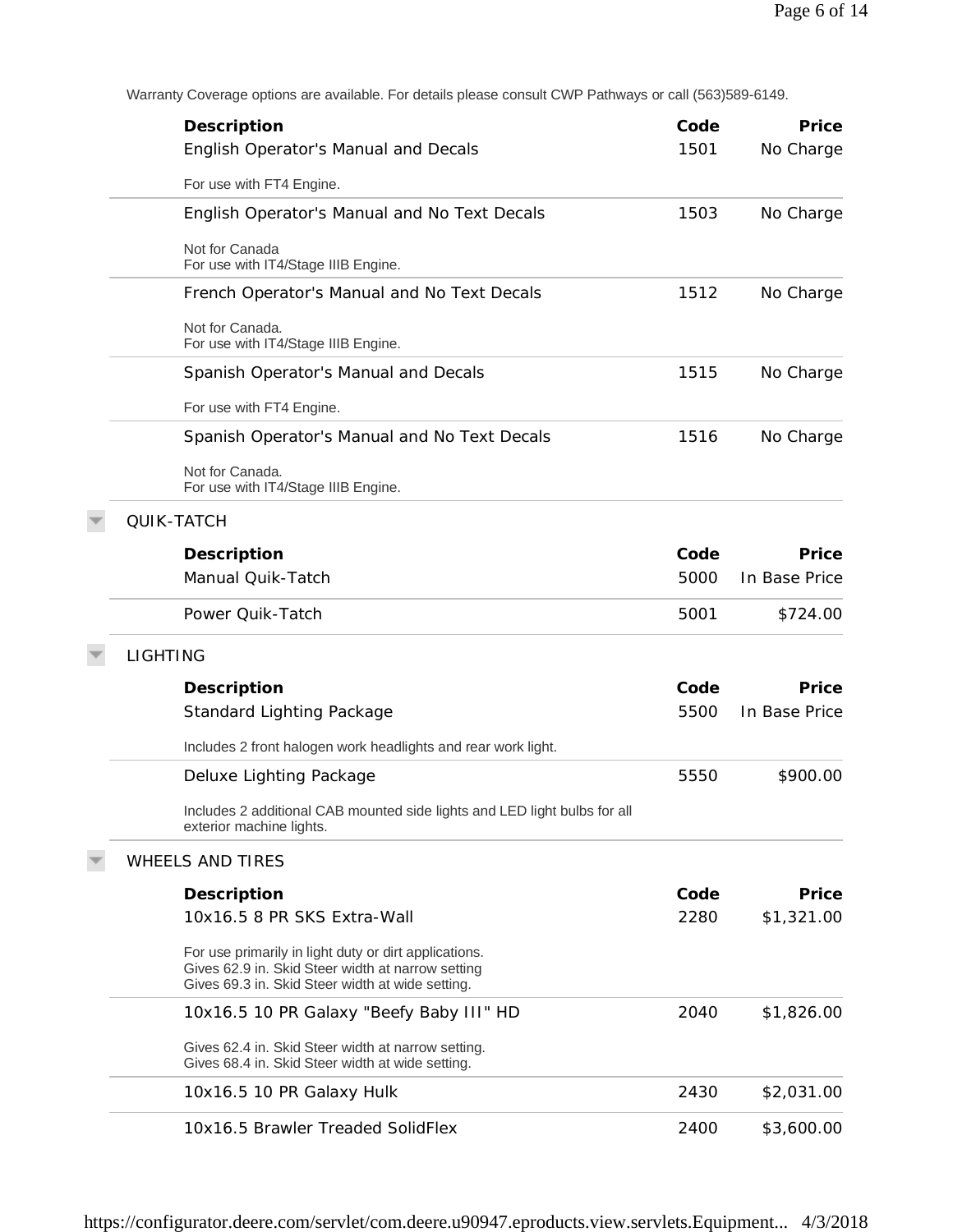|               | <b>Chrome Exhaust</b>                                                                                                                                                                                                                                                                                                                                                                                                                                                                                                                                                                                                                                               | 8225 | \$328.00   |
|---------------|---------------------------------------------------------------------------------------------------------------------------------------------------------------------------------------------------------------------------------------------------------------------------------------------------------------------------------------------------------------------------------------------------------------------------------------------------------------------------------------------------------------------------------------------------------------------------------------------------------------------------------------------------------------------|------|------------|
|               | <b>EXHAUST</b><br>Description                                                                                                                                                                                                                                                                                                                                                                                                                                                                                                                                                                                                                                       | Code | Price      |
|               | Includes Heavy Duty 925cca Battery, Hydraulic Bypass, and Block<br>Heater. (110 volt)<br>Includes Hydrau XR Cold Start Oil for Hydraulics.                                                                                                                                                                                                                                                                                                                                                                                                                                                                                                                          |      |            |
|               | Cold Start Package                                                                                                                                                                                                                                                                                                                                                                                                                                                                                                                                                                                                                                                  | 8050 | \$303.00   |
|               | Description                                                                                                                                                                                                                                                                                                                                                                                                                                                                                                                                                                                                                                                         | Code | Price      |
|               | <b>COLD START PACKAGES</b>                                                                                                                                                                                                                                                                                                                                                                                                                                                                                                                                                                                                                                          |      |            |
|               | Optional - Select as desired                                                                                                                                                                                                                                                                                                                                                                                                                                                                                                                                                                                                                                        |      |            |
|               | Less JDLink                                                                                                                                                                                                                                                                                                                                                                                                                                                                                                                                                                                                                                                         | 1741 | No Charge  |
|               | Includes a 3 year subscription. Annual subscription renewal required after 3<br>years for continued functionality. JDLink customer account must be created<br>to access JDLink Ultimate data. Go to www.StellarSupport.com to renew or<br>update JDLink subscriptions.<br>Use of this service, and all rights and obligations of John Deere and the<br>Customer (as identified in the applicable agreement), are governed by the<br>terms and conditions outlined in the applicable Services and Software<br>agreements available at www.JohnDeere.com/Agreements. If these terms<br>and conditions are not agreeable do not proceed and do not use the<br>service. |      |            |
|               | JDLink utilizes cellular and satellite technology infrastructure that is outside<br>the control of John Deere. Changes to that infrastructure may require<br>customers to purchase compatible JDLink hardware to restore functionality.                                                                                                                                                                                                                                                                                                                                                                                                                             |      |            |
|               | Includes JDLink hardware: 4G LTE modular telematics gateway (MTG) with<br>Wi-Fi data transfer and Bluetooth circuitry, JDLink Ultimate activation,<br>integrated cab wiring harness and antenna.                                                                                                                                                                                                                                                                                                                                                                                                                                                                    |      |            |
|               | JDLink Ultimate Cellular - 3 Years                                                                                                                                                                                                                                                                                                                                                                                                                                                                                                                                                                                                                                  | 170A | \$1,200.00 |
|               | Description                                                                                                                                                                                                                                                                                                                                                                                                                                                                                                                                                                                                                                                         | Code | Price      |
| <b>JDLINK</b> |                                                                                                                                                                                                                                                                                                                                                                                                                                                                                                                                                                                                                                                                     |      |            |
|               | 12x16.5 12 PR Galaxy Hulk                                                                                                                                                                                                                                                                                                                                                                                                                                                                                                                                                                                                                                           | 2440 | \$2,470.00 |
|               | Gives 73.3 in. Skid Steer width at wide setting<br>Not Compatible with Tracks                                                                                                                                                                                                                                                                                                                                                                                                                                                                                                                                                                                       |      |            |
|               | 12x16.5 Treaded Brawler SolidFlex                                                                                                                                                                                                                                                                                                                                                                                                                                                                                                                                                                                                                                   | 2410 | \$4,300.00 |
|               | Gives 70.3 in. Skid Steer width at narrow setting<br>Gives 73.2 in. Skid Steer width at wide setting                                                                                                                                                                                                                                                                                                                                                                                                                                                                                                                                                                |      |            |
|               | 12x16.5 10 PR Titan HD2000-III                                                                                                                                                                                                                                                                                                                                                                                                                                                                                                                                                                                                                                      | 2070 | \$2,147.00 |
|               | Gives 70.0 in. Skid Steer width at narrow setting<br>Gives 73.3 in. Skid Steer width at wide setting                                                                                                                                                                                                                                                                                                                                                                                                                                                                                                                                                                |      |            |
|               | 12x16.5 10 PR SKS Extra-Wall                                                                                                                                                                                                                                                                                                                                                                                                                                                                                                                                                                                                                                        | 2310 | \$1,644.00 |
|               | Gives 67.4 in. Skid Steer width at wide setting.<br>Not Compatible with Tracks.                                                                                                                                                                                                                                                                                                                                                                                                                                                                                                                                                                                     |      |            |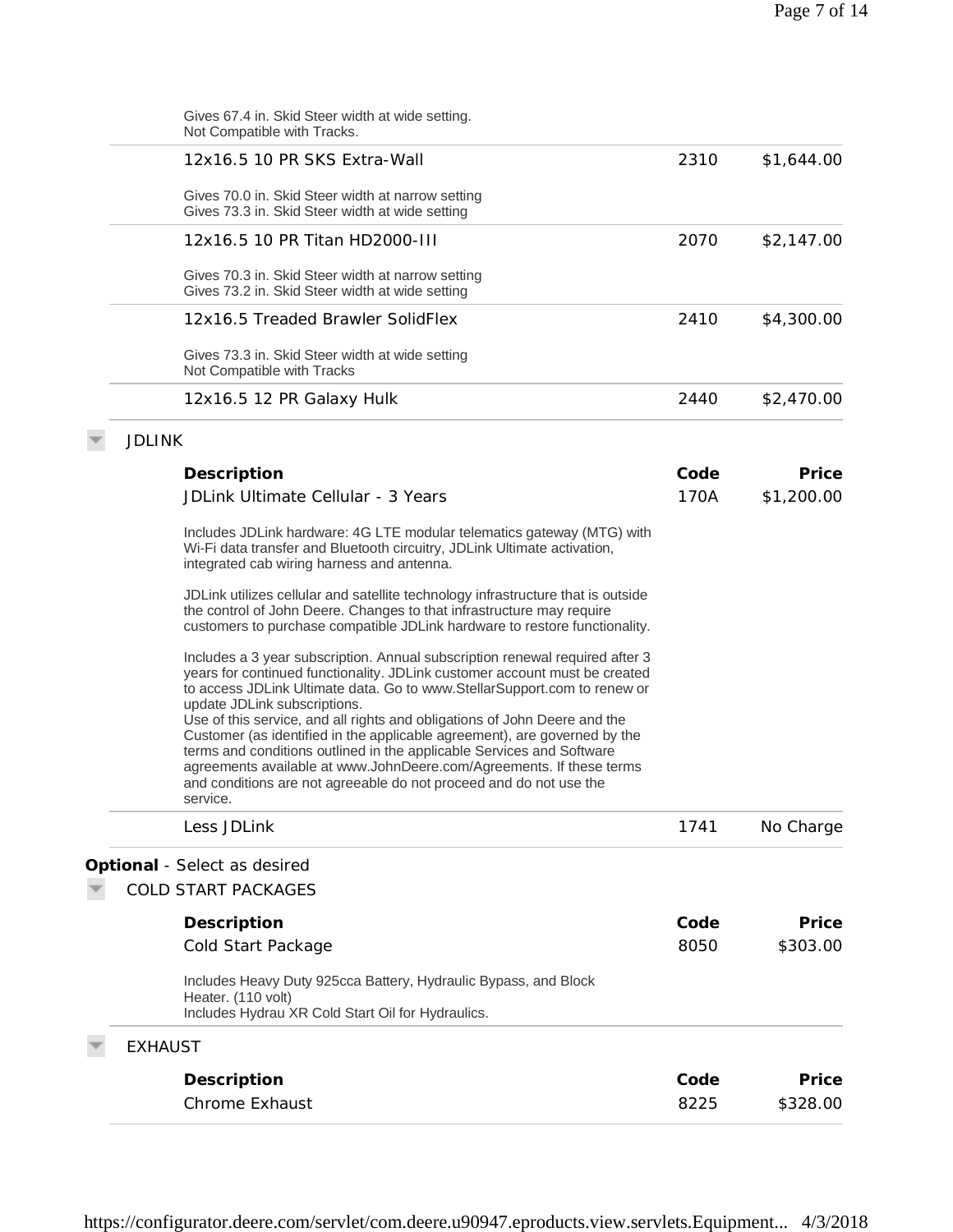| AIR PRE-CLEANER                                                                                                                                 |      |          |
|-------------------------------------------------------------------------------------------------------------------------------------------------|------|----------|
| Description                                                                                                                                     | Code | Price    |
| Engine Air Precleaner                                                                                                                           | 8060 | \$455.00 |
| <b>MIRRORS</b>                                                                                                                                  |      |          |
| Description                                                                                                                                     | Code | Price    |
| Mirror (mount on boom)                                                                                                                          | 8355 | \$87.00  |
| <b>RADIO</b>                                                                                                                                    |      |          |
| Description                                                                                                                                     | Code | Price    |
| Radio, AM/FM with Bluetooth                                                                                                                     | 8342 | \$600.00 |
| <b>KEYLESS START</b>                                                                                                                            |      |          |
| Description                                                                                                                                     | Code | Price    |
| Keyless Start (Sealed Switch Module)                                                                                                            | 8395 | \$399.00 |
| Includes: programmable machine security code system                                                                                             |      |          |
| <b>FLOOR MAT</b>                                                                                                                                |      |          |
| Description                                                                                                                                     | Code | Price    |
| Foot Rest with Floormat                                                                                                                         | 8380 | \$144.00 |
| For use with E-H (ISO Pattern) Joystick Controls (0950).                                                                                        |      |          |
| <b>REAR CAMERA</b>                                                                                                                              |      |          |
| Description                                                                                                                                     | Code | Price    |
| Rear View Camera                                                                                                                                | 8042 | \$850.00 |
| Includes 5" LCD monitor.                                                                                                                        |      |          |
| COUNTERWEIGHT                                                                                                                                   |      |          |
| Description                                                                                                                                     | Code | Price    |
| Counterweight, Stackable (Single Set)                                                                                                           | 8300 | \$349.00 |
| Includes 2 - 86 lb weights (39 Kg)                                                                                                              |      |          |
| Counterweight, Stackable (Second Set)                                                                                                           | 8305 | \$349.00 |
| Includes 2 - 86 lb weights (39 Kg)<br>Requires Counterweight, Stackable (Single Set) (8300)                                                     |      |          |
| Counterweight, Stackable (Third Set)                                                                                                            | 8310 | \$349.00 |
| Includes 2 - 86 lb weights (39 Kg)<br>Requires Counterweight, Stackable (Single Set) (8300) and Counterweight,<br>Stackable (Second Set) (8305) |      |          |
| <b>EXPORT CODES</b>                                                                                                                             |      |          |
| Description<br>Code                                                                                                                             |      | Price    |
| <b>GRILLE</b>                                                                                                                                   |      |          |

https://configurator.deere.com/servlet/com.deere.u90947.eproducts.view.servlets.Equipment... 4/3/2018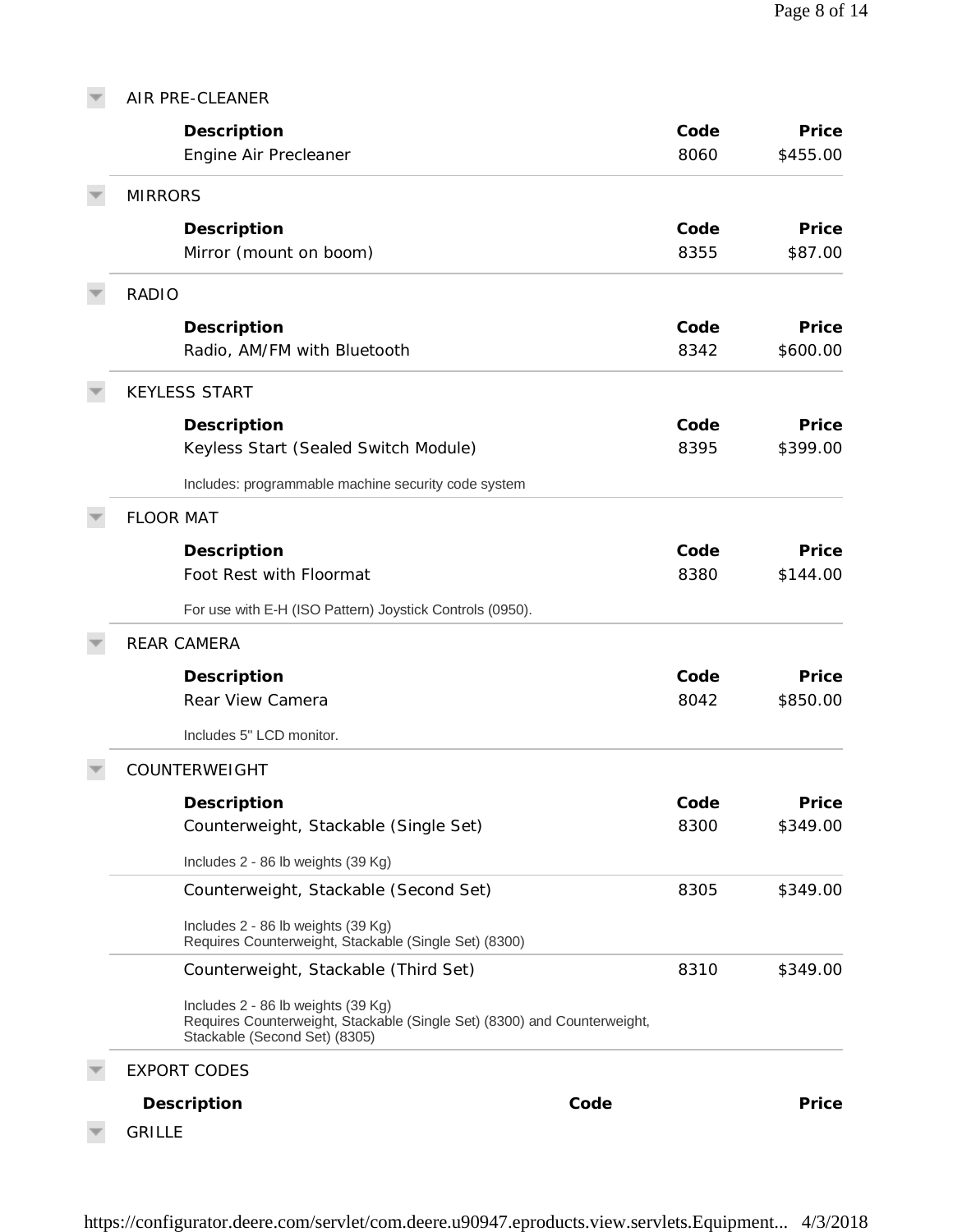| Description<br><b>HD Rear Grille</b>                   | Code<br>8370 | Price<br>\$486.00 |
|--------------------------------------------------------|--------------|-------------------|
| Provides protection to cooling package.                |              |                   |
| <b>BATTERIES</b>                                       |              |                   |
| Description                                            | Code         | Price             |
| Battery, Heavy Duty, 925cca                            | 8045         | \$55.00           |
| Not for use with Cold Start Package (8050).            |              |                   |
| <b>WARNING LIGHTS</b>                                  |              |                   |
| Description                                            | Code         | Price             |
| <b>Hazard Warning Lights</b>                           | 8075         | \$159.00          |
| <b>BUCKETS</b>                                         |              |                   |
| See Attachments for Multi-Purpose Buckets              |              |                   |
| Description                                            | Code         | Price             |
| 66 in. Construction Bucket (16.2 cu. ft.)              | 9031         | \$997.00          |
| 66 in. Construction Bucket (16.2 cu. ft.) with Edge    | 9032         | \$1,139.00        |
| 66 in. Dirt Bucket (14.5 cu. ft.)                      | 9033         | \$870.00          |
| 66 in. Dirt Bucket (14.5 cu. ft.) with Edge            | 9034         | \$1,082.00        |
| 66 in. Dirt Bucket (14.5 cu. ft.) with Teeth           | 9035         | \$1,048.00        |
| 66 in. Tooth Bucket (16.2 cu. ft.)                     | 9200         | \$1,099.00        |
| 66 in. Utility Bucket (20.6 cu. ft.)                   | 9310         | \$963.00          |
| 66 in. Utility Bucket (20.6 cu. ft.) with Edge         | 9311         | \$1,128.00        |
| 66 in. Grading Heel Bucket (15.4 cu. Ft)               | 9028         | \$970.00          |
| 66 in. Grading Heel Bucket (15.4 cu. Ft) with Teeth    | 9030         | \$1,170.00        |
| 72 in. Construction Bucket (17.8 cu. ft.)              | 9040         | \$1,030.00        |
| 72 in. Construction Bucket (17.8 cu. ft.) with Edge    | 9041         | \$1,231.00        |
| 72 in. Tooth Bucket (17.8 cu. ft.)                     | 9210         | \$1,231.00        |
| 72 in. Utility Bucket (22.6 cu. ft.)                   | 9320         | \$1,065.00        |
| 72 in. Utility Bucket (22.6 cu. ft.) with Edge         | 9321         | \$1,252.00        |
| 78 in. HD Construction Bucket (19.4 cu. ft.)           | 9051         | \$1,149.00        |
| 78 in. HD Construction Bucket (19.4 cu. ft.) with Edge | 9052         | \$1,339.00        |
| 78 in. HD Tooth Bucket (19.4 cu. ft.)                  | 9221         | \$1,353.00        |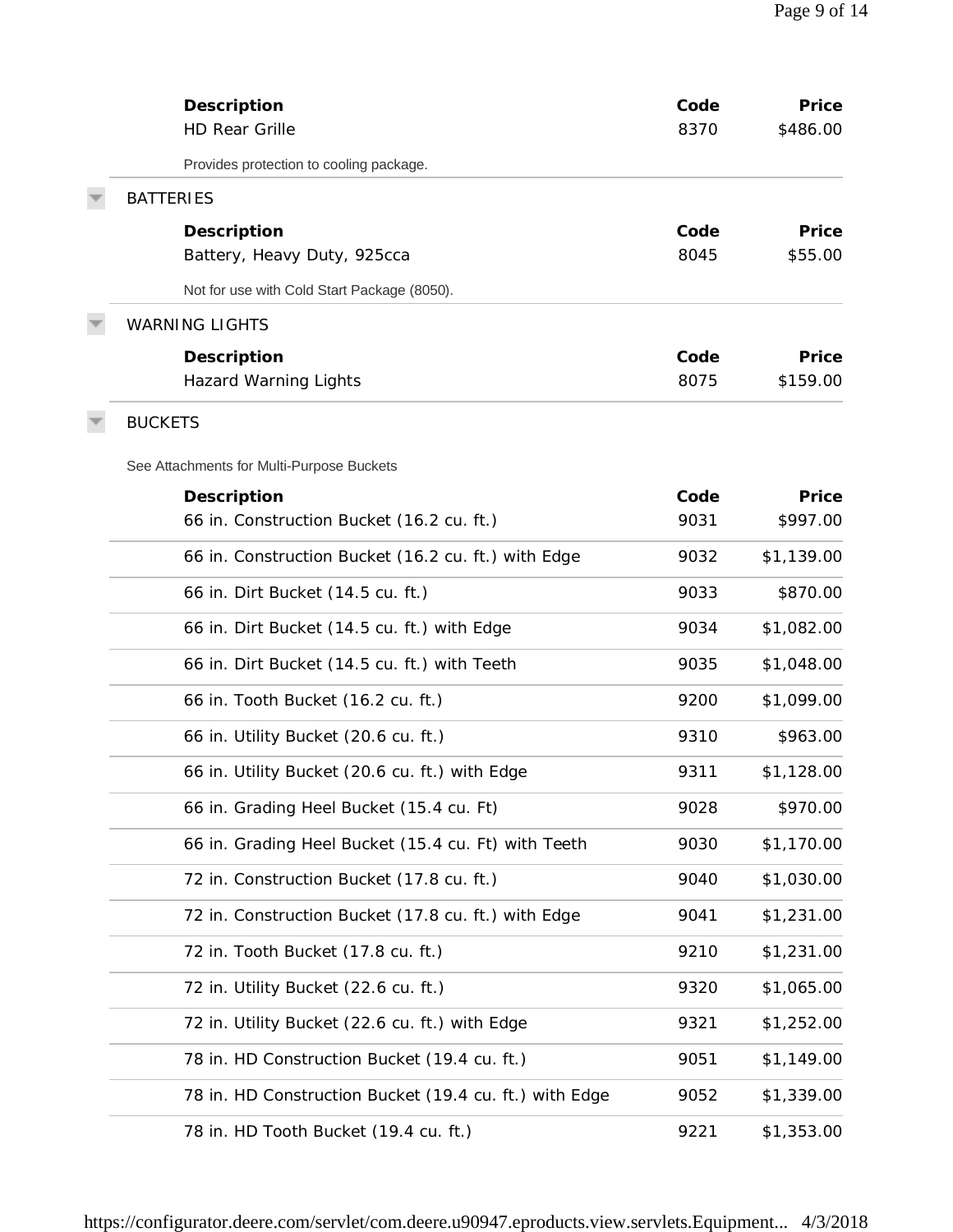| 78 in. HD Utility Bucket (24.5 cu. ft.)                                                                                                                                            | 9330     | \$1,138.00 |
|------------------------------------------------------------------------------------------------------------------------------------------------------------------------------------|----------|------------|
| 78 in. HD Utility Bucket (24.5 cu. ft.) with Edge                                                                                                                                  | 9331     | \$1,339.00 |
| 72 IN. GRADING HEEL BUCKET (16.8 cu. ft.)                                                                                                                                          | 9125     | \$1,120.00 |
| 72 IN. GRADING HEEL BUCKET (16.8 cu. ft.) WITH TEETH                                                                                                                               | 9127     | \$1,370.00 |
| 78 IN. HD GRADING HEEL BUCKET (18.2 cu. Ft.)                                                                                                                                       | 9325     | \$1,290.00 |
| 78 IN. HD GRADING HEEL BUCKET (18.2 cu. Ft.) WITH<br><b>TEETH</b>                                                                                                                  | 9327     | \$1,565.00 |
| 66 IN. CONSTRUCTION BUCKET (16.2 CU. FT.) WITH<br><b>SERRATED EDGE</b>                                                                                                             | 9036     | \$1,300.00 |
| 72 IN. CONSTRUCTION BUCKET (17.8 CU. FT.) WITH<br><b>SERRATED EDGE</b>                                                                                                             | 9322     | \$1,400.00 |
| 78 IN. HD CONSTRUCTION BUCKET (19.4 CU. FT.) WITH<br><b>SERRATED EDGE</b>                                                                                                          | 9332     | \$1,600.00 |
| <b>RUST PROTECTION</b>                                                                                                                                                             |          |            |
| Description                                                                                                                                                                        | Code     | Price      |
| <b>Rust Preventative</b>                                                                                                                                                           | 9909     | \$160.00   |
| Coating protects exposed unpainted surfaces from road salt during<br>shipment.<br>Applied at PSL.<br>Not for use with export shipments as export pricing includes rust prevention. |          |            |
| DEALER-INSTALLED KITS                                                                                                                                                              |          |            |
| Description                                                                                                                                                                        | Code     | Price      |
| <b>BUCKETS</b>                                                                                                                                                                     |          |            |
| 78 in. HD Construction Bucket (19.4 cu. ft.) with Edge                                                                                                                             | AT322310 | \$1,339.00 |
| 78 in. HD Tooth Bucket (19.4 cu. ft.)                                                                                                                                              | AT321180 | \$1,353.00 |
| 78 in. HD Utility Bucket (24.5 cu. ft.)                                                                                                                                            | KV22802  | \$1,138.00 |
| 78 in. HD Utility Bucket (24.5 cu. ft.) with Edge                                                                                                                                  | KV24757  | \$1,339.00 |
| <b>Buckets</b>                                                                                                                                                                     |          |            |
| 66 IN. CONSTRUCTION BUCKET (16.2 CU. FT.) WITH<br><b>SERRATED EDGE</b>                                                                                                             | BYT10855 | \$1,300.00 |
| 66 in. Construction Bucket (16.2 cu. ft.)                                                                                                                                          | KV11630  | \$997.00   |
| 66 in. Construction Bucket (16.2 cu. ft.) with Edge                                                                                                                                | KV24751  | \$1,139.00 |
| 66 in. Dirt Bucket (14.5 cu. ft.)                                                                                                                                                  | AT354876 | \$870.00   |
| 66 in. Dirt Bucket (14.5 cu. ft.) with Edge                                                                                                                                        | AT354874 | \$1,082.00 |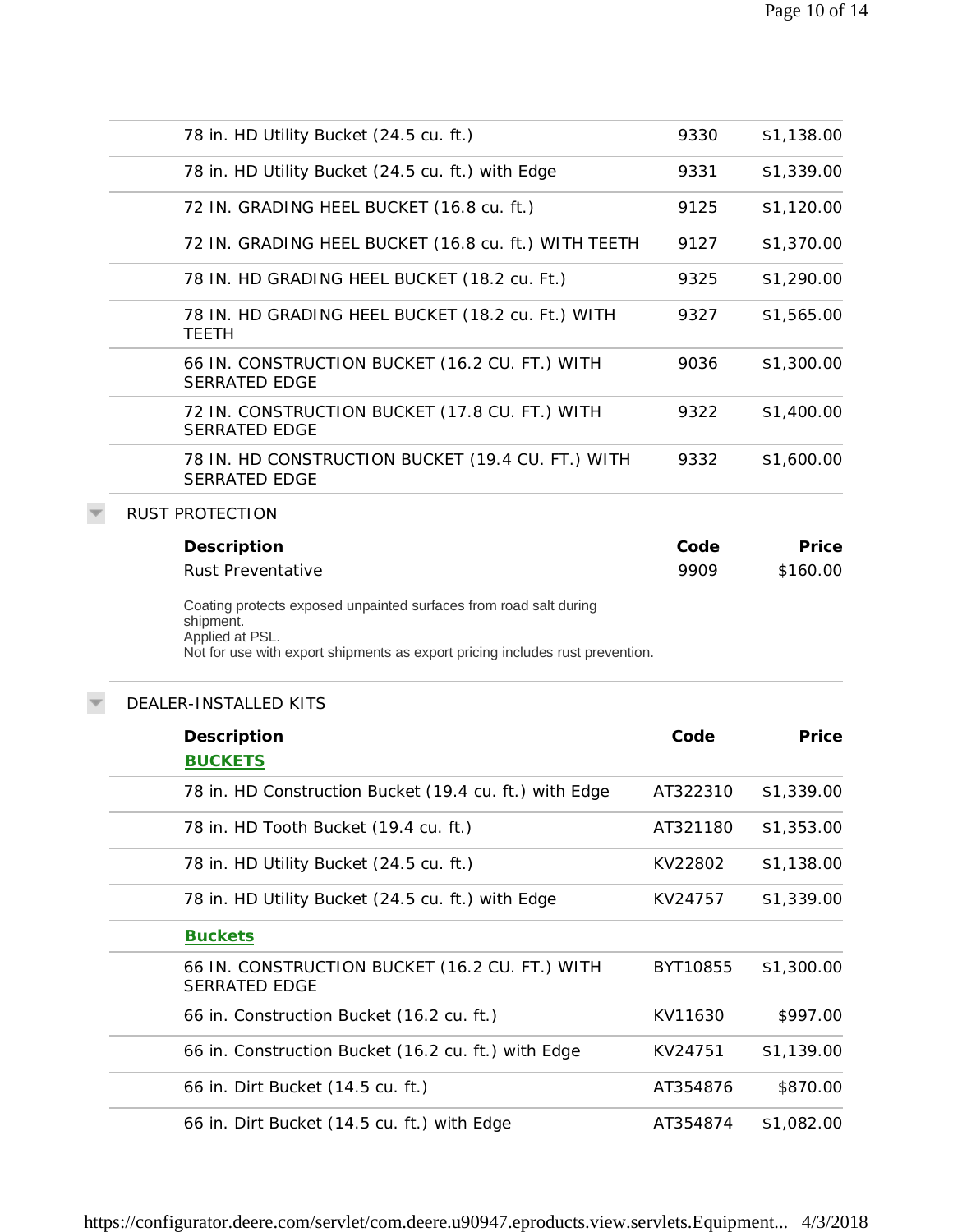| 66 in. Dirt Bucket (14.5 cu. ft.) with Teeth                              | AT354880 | \$1,048.00 |
|---------------------------------------------------------------------------|----------|------------|
| 66 in. Foundry Bucket (14.6 cu. ft.)                                      | KV11636  | \$889.00   |
| 66 in. Grading Heel Bucket (15.4 cu. ft.)                                 | AT440989 | \$970.00   |
| 66 in. Grading Heel Bucket (15.4 cu. ft.) with Teeth                      | AT441048 | \$1,170.00 |
| 66 in. Tooth Bucket (16.2 cu. ft.)                                        | KV12311  | \$1,099.00 |
| 66 in. Utility Bucket (20.6 cu. ft.)                                      | KV22801  | \$963.00   |
| 66 in. Utility Bucket (20.6 cu. ft.) with Edge                            | KV24755  | \$1,128.00 |
| 72 IN. CONSTRUCTION BUCKET (17.8 CU. FT.) WITH<br><b>SERRATED EDGE</b>    | BYT10854 | \$1,400.00 |
| 72 IN. GRADING HEEL BUCKET (16.8 cu. ft.)                                 | BYT10086 | \$1,120.00 |
| 72 IN. GRADING HEEL BUCKET (16.8 cu. ft.) WITH TEETH BYT10151             |          | \$1,370.00 |
| 72 in. Construction Bucket (17.8 cu. ft.)                                 | AT319177 | \$1,030.00 |
| 72 in. Construction Bucket (17.8 cu. ft.) with Edge                       | AT322309 | \$1,231.00 |
| 72 in. Foundry Bucket (16.0 cu. ft.)                                      | KV11637  | \$956.00   |
| 72 in. Tooth Bucket (17.8 cu. ft.)                                        | AT321177 | \$1,231.00 |
| 72 in. Utility Bucket (22.6 cu. ft.)                                      | KV21474  | \$1,065.00 |
| 72 in. Utility Bucket (22.6 cu. ft.) with Edge                            | KV24756  | \$1,252.00 |
| 78 IN. HD CONSTRUCTION BUCKET (19.4 CU. FT.) WITH<br><b>SERRATED EDGE</b> | BYT10853 | \$1,600.00 |
| 78 IN. HD GRADING HEEL BUCKET (18.2 cu. Ft.)                              | BYT10191 | \$1,290.00 |
| 78 IN. HD GRADING HEEL BUCKET (18.2 cu. Ft.) WITH<br><b>TEETH</b>         | BYT10328 | \$1,565.00 |
| 78 in. HD Construction Bucket (19.4 cu. ft.)                              | AT319180 | \$1,149.00 |
| Kits & Accessories                                                        |          |            |
| Boom Mounted Hose Guide Kit                                               | AT436025 | \$102.00   |
| [E-series]<br>[G-series: 320G - 333G]                                     |          |            |
| <b>Kits and Accessories</b>                                               |          |            |
| 12 Volt Demonstration Kit                                                 | KV21995  | \$314.00   |
| 3-pin connector                                                           |          |            |
| <b>Attachment Control</b>                                                 | BYT10647 | \$685.00   |
| Backhoe Attachment Mounting Kit                                           | BYT10313 | \$282.00   |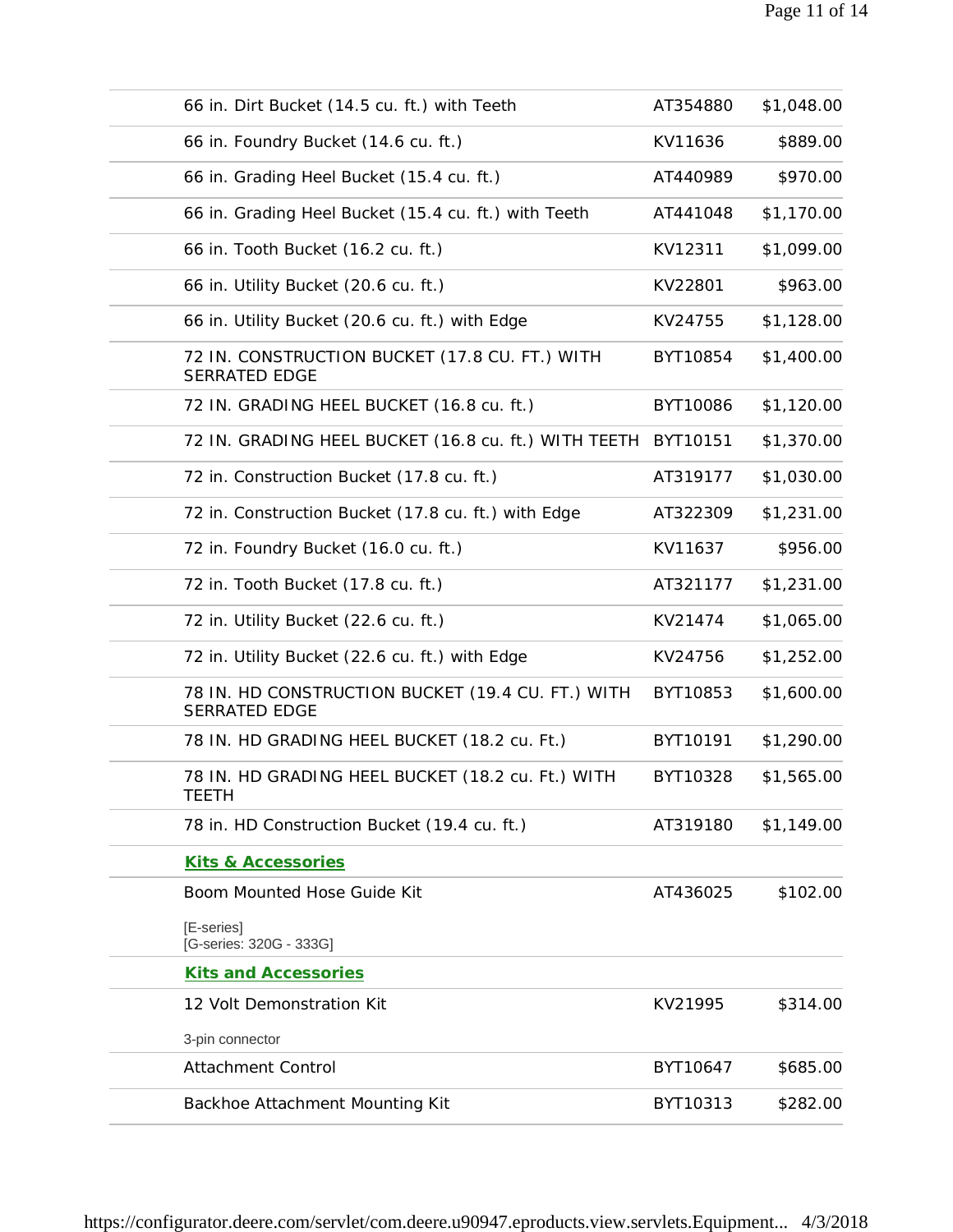| Beacon Warning Light                                                                      | BYT10048 | \$320.00    |
|-------------------------------------------------------------------------------------------|----------|-------------|
| <b>Block Heater Kit</b>                                                                   | AT427686 | \$112.00    |
| Bobcat Attachment Harness Adapter Kit                                                     | BYT10661 | \$344.00    |
| Must have the 14 pin attachment connector already installed.                              |          |             |
| <b>Boom Mounted Mirrors</b>                                                               | BYT10168 | \$75.00     |
| Counterweight, Stackable (Single Set)                                                     | AT348835 | \$356.00    |
| Includes 2 - 86 lb weights (39 Kg)                                                        |          |             |
| Deluxe Light Package                                                                      | BYT10648 | \$900.00    |
| Includes 2 additional side lights and LED light bulbs for all exterior<br>machine lights. |          |             |
| EH Joystick Performance Package                                                           | BYT10454 | \$593.00    |
| Engine Air Pre-Cleaner Kit                                                                | AT425357 | \$457.00    |
| Field Kit, Reversing Fan                                                                  | BYT10356 | \$834.00    |
| Kit is compatible with G series models (320G, 324G, 325G, 330G, 331G,<br>332G & 333G).    |          |             |
| Fluid Sampling Field Kit                                                                  | BYT10641 | \$155.00    |
| Foot Throttle Removal Kit                                                                 | AT374642 | \$52.00     |
| <b>HD Rear Grille</b>                                                                     | BYT10058 | \$593.00    |
| Provides protection to cooling package.                                                   |          |             |
| <b>Hazard Warning Lights</b>                                                              | AT431921 | \$127.00    |
| Hydraulic Quick Coupler Adapter Kit                                                       | AT428072 | \$325.00    |
| Adapts Highflow Machine Aux Couplers to Operate Low Flow Attachment.                      |          |             |
| Joystick Pod Mounted Throttle                                                             | AT419446 | \$152.00    |
| Radio Field Kit                                                                           | BYT10062 | \$510.00    |
| Radio, AM/FM with Aux Input and Bluetooth                                                 | BYT10042 | \$575.00    |
| Streaming Bluetooth, no Hands-Free.                                                       |          |             |
| Rear View Camera                                                                          | BYT10651 | \$850.00    |
| Includes 5" LCD monitor.                                                                  |          |             |
| Remote Control Field Kit                                                                  | BYT10646 | \$16,000.00 |
| SMV Sign                                                                                  | BYT10680 | \$77.00     |
| <b>SSM</b>                                                                                | BYT10650 | \$179.00    |
| Severe Duty Door                                                                          | BYT10226 | \$3,076.00  |
|                                                                                           |          |             |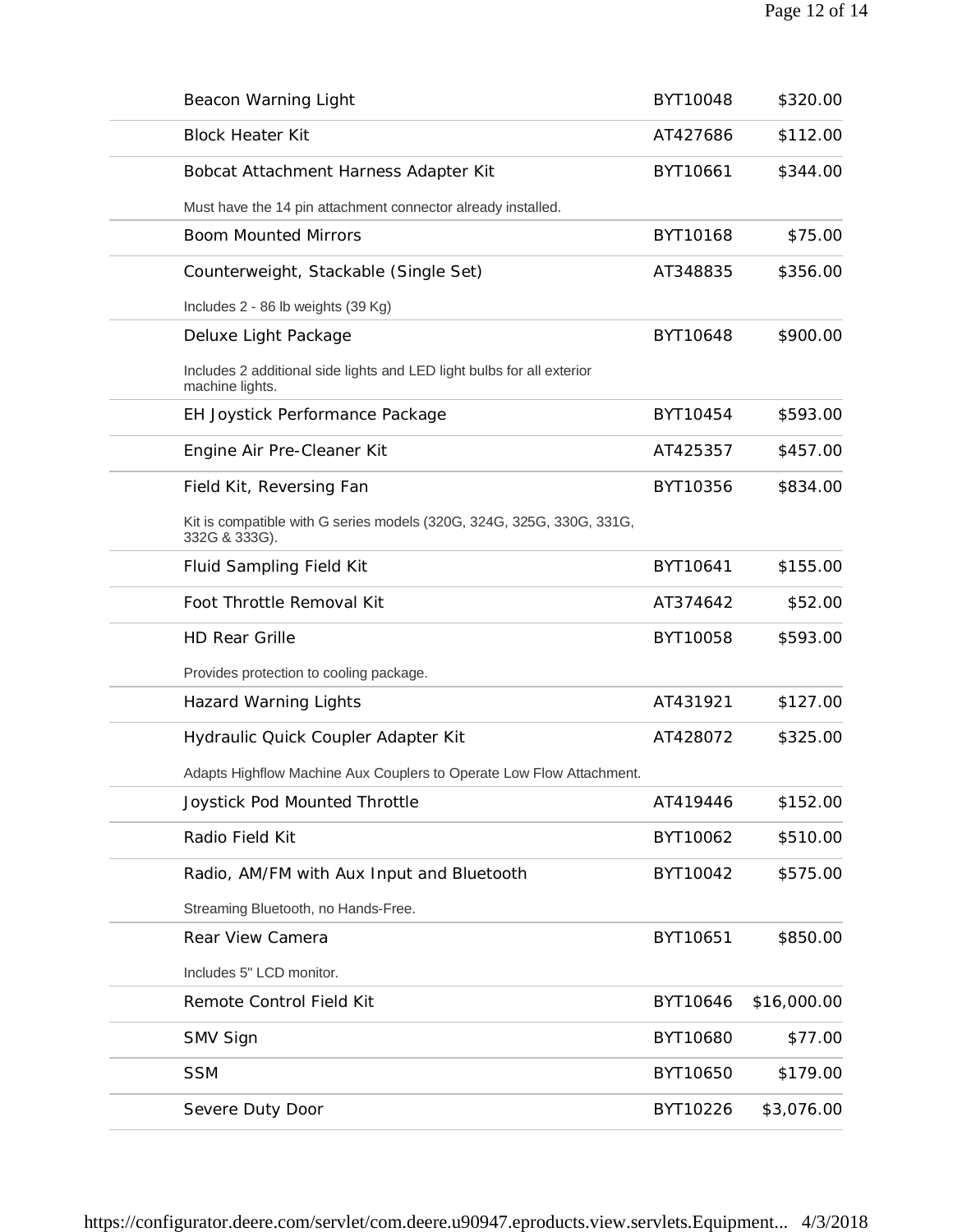| Severe Duty Door Hardware Kit                         | BYT10085 | \$170.00          |
|-------------------------------------------------------|----------|-------------------|
| Single Point Support Kit                              | BYT10843 | \$2,824.00        |
| <b>Standard Door</b>                                  | BYT10227 | \$1,030.00        |
| <b>Miscellaneous</b>                                  |          |                   |
| 66 in. Bolt-On Cutting Edge                           | U16748   | <b>View Price</b> |
| Requires Seven Grade 8 Plow Bolts and Nuts (PB750225) |          |                   |
| 72 in. Bolt-On Cutting Edge                           | T32742   | <b>View Price</b> |
| Operator Environment                                  |          |                   |
| Trim Elbow Pad Field Kit                              | AT417600 | \$28.00           |
| <b>Tooth Bars</b>                                     |          |                   |
| 66 in. Tooth Bar - 7 Teeth                            | KV12294  | \$475.00          |
| 66 in. Tooth Bar for BOCE - 6 Teeth                   | AT347126 | \$714.00          |
| 72 in. Tooth Bar - 7 Teeth                            | KV11598  | \$510.00          |
| 72 in. Tooth Bar for BOCE - 8 Teeth                   | AT347128 | \$733.00          |
| Wheels and Tires, Four                                |          |                   |
| 12x16.5 10 PR Titan HD2000-III                        | KV14674  | \$1,817.00        |
| Wheels and Tires, Single (Left Hand Only)             |          |                   |
| 10x16.5 10 PR Galaxy "Beefy Baby III" HD              | AT466910 | \$371.00          |
| For 63 In. machine width                              |          |                   |
| 12x16.5 12PR Galaxy Hulk, Left                        | AT446726 | \$598.00          |
| Wheels and Tires, Single (Right Hand Only)            |          |                   |
| 10x16.5 10 PR Galaxy "Beefy Baby III" HD              | AT466913 | \$396.00          |
| For 60 In. machine width                              |          |                   |
| 12x16.5 10 PR Titan HD2000-III                        | KV23689  | \$468.00          |
| 12x16.5 12PR Galaxy Hulk, Right                       | AT446727 | \$598.00          |
|                                                       |          |                   |

### $\overline{\phantom{m}}$ REFERRAL ATTACHMENTS

| Description                                                                                                                                                                                                                                                                                                                                                                         | Code | Price |
|-------------------------------------------------------------------------------------------------------------------------------------------------------------------------------------------------------------------------------------------------------------------------------------------------------------------------------------------------------------------------------------|------|-------|
| G.R.Mfg.                                                                                                                                                                                                                                                                                                                                                                            |      |       |
| G.R. Manufacturing, Inc. * Kits listed below must be ordered through John<br>Deere. * F.O.B. Trussville, Alabama * All kits include installation<br>instructions * All warranty, repair parts, technical support and assistance,<br>and sales support and assistance will be the responsibility of G.R.<br>Manufacturing, Inc., and will be handled directly between the Dealer and |      |       |
| G.R. Manufacturing, Inc. G.R. Manufacturing, Inc. 4800 Commerce Drive                                                                                                                                                                                                                                                                                                               |      |       |